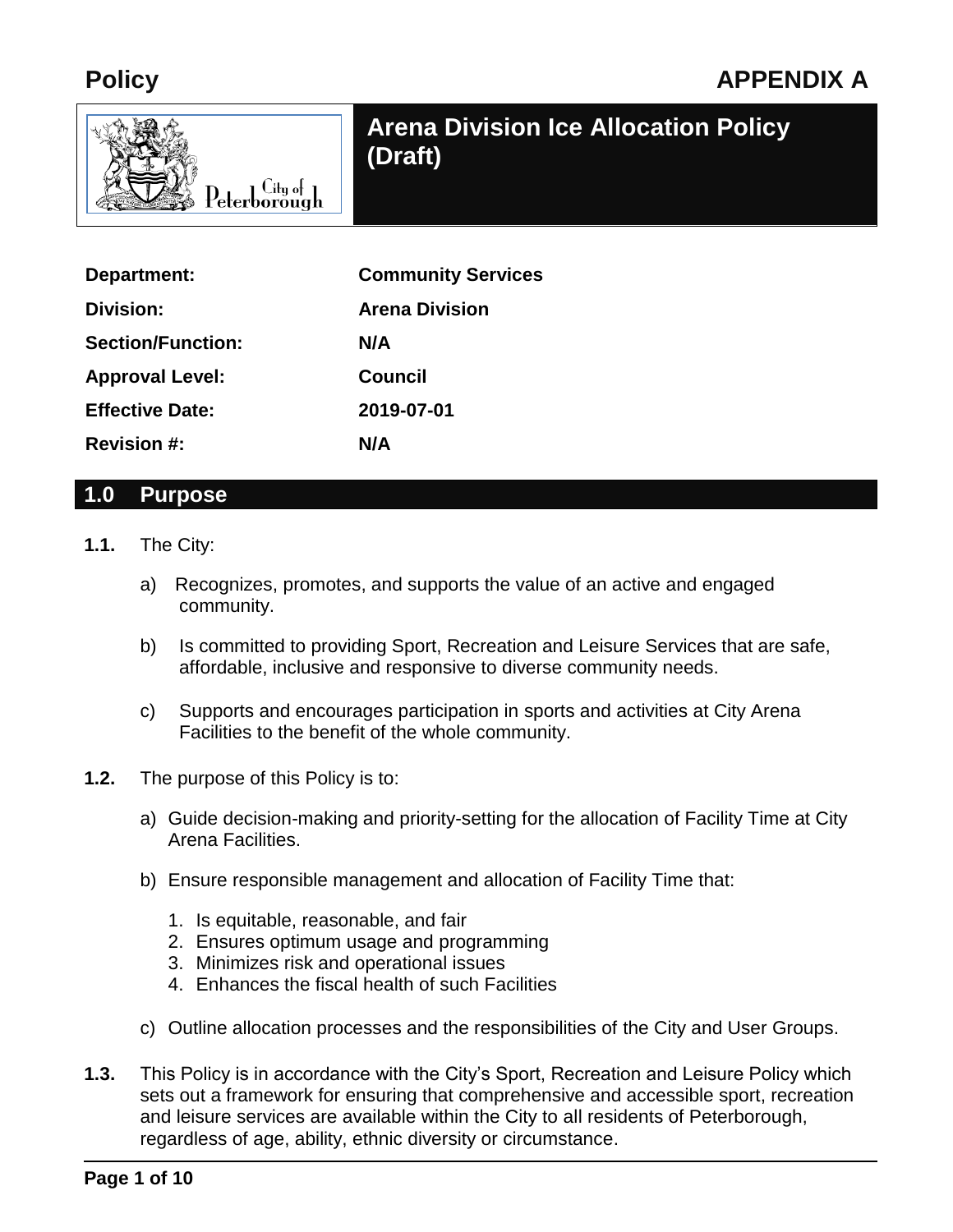

### **2.0 Application**

- **2.1.** This Policy applies to:
	- a) All User Groups.
	- b) All City staff responsible for overseeing or implementing the allocation and distribution of Facility Time.
	- c) All current and future City Arena Facilities in which Facility time may be rented or booked.
- **2.2.** With the exception of Section 4.3 b), this Policy does not apply to those covered under separate agreements with the City, as those agreements spell out the respective terms and conditions of use. Examples of those covered by separate agreements include: Peterborough Petes Limited, Peterborough Lakers Major Series Lacrosse Club and Major Events.
- **2.3.** This Policy does not apply to the booking of any other bookable resources at City Arena Facilities (e.g. multi-purpose rooms, meeting rooms etc.).

### **3.0 Definitions/Acronyms (As Required)**

**Allocation Requests** – Written requests by User Groups to book Facility Time.

**Allocation Time Frames Chart** – A chart that outlines the deadlines for User Groups to make ice and floor Allocation Requests for each season.

**Arena Operations Calendar** – An annual calendar that outlines the dates of the City's ice seasons (Fall/Winter, Spring, Summer), hours of operation, ice pad uses and restrictions, facility closures and holiday operating hours.

**Board of Education** – A publicly funded school or a not-for-profit school recognized by the Province of Ontario as an education institution located in the City of Peterborough.

**Certificate of Insurance** – A document confirming General Liability Insurance coverage for the User Group adding the Corporation of the City of Peterborough as a third party insured for the description of activities and the City Arena Facilities to which the certificate applies in a minimum value as specified by the City.

**City** – The Corporation of the City of Peterborough.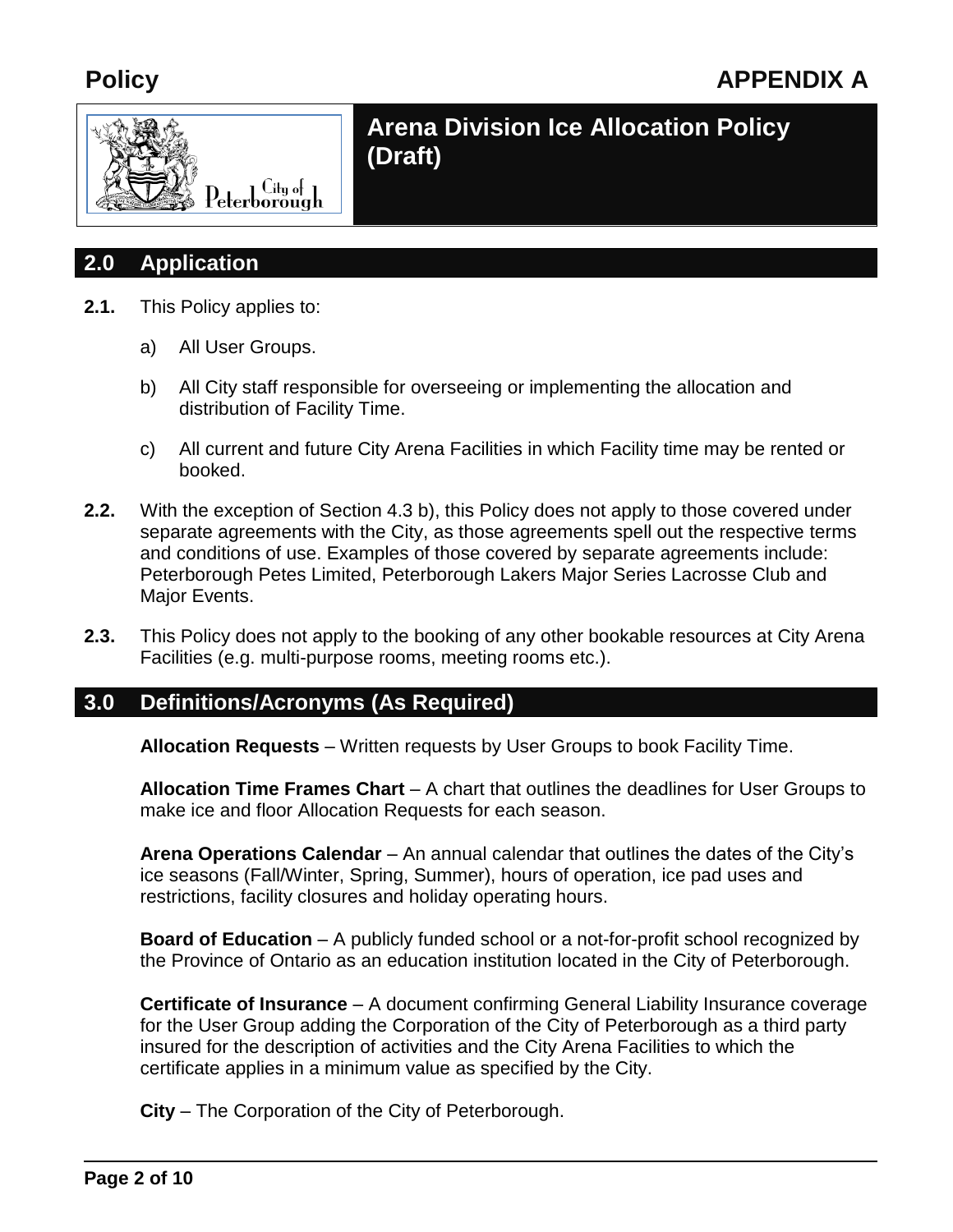

**City Arena Facilities** – The recreational facilities of the City that house playing pads for sports and activities such as hockey, lacrosse and skating. Currently, that includes the following arena facilities:

- Evinrude Centre (2 playing pads)
- Kinsmen Centre (2 playing pads)
- Peterborough Memorial Centre (1 playing pad)
- Northcrest Arena (1 playing pad)

**City Recreational Programs** – Programs provided by the City through the Community Services Department in response to resident demand and to ensure resident access to low-cost recreational opportunities.

**Commercial Users** – Organizations or individuals that book Facility Time with the intent of generating positive net income (profit).

**Contracted Service Providers** – Not-for-profit or for-profit service providers contracted to provide recreational programs and/or services on behalf of the City.

**Expansion Requests –** Any request by an existing User Group to add Facility Time above current allocation entitlements, or by a new User Group to book Facility Time.

**Facility Booking Agreement** - An agreement for the booking of Facility Time, signed by both the City and the User Group, which sets out the terms and conditions for the use of the Arena Facility.

**Facility Time** – The ice and floor rentals within the playing pads at City Arena Facilities that are generally used for recreational/sporting activities such as skating, hockey and lacrosse.

**Fall/Winter Season** – The period of time from approximately September 1 to March 31 each year.

**Grandfather Status** – Specific long-term adult Seasonal Clients who may receive higher priority over other adult Seasonal Clients based on their historic use.

**Major Events** – Large style ticketed events held in a City Arena Facility that generally draw attendees from a larger cross-section of the population, both locally and regionally. Examples include: concerts, trade shows, etc.

**Minor Sports –** Sports provided for those considered to be minors, which for the purposes of this Policy, includes all individuals/persons 18 and under.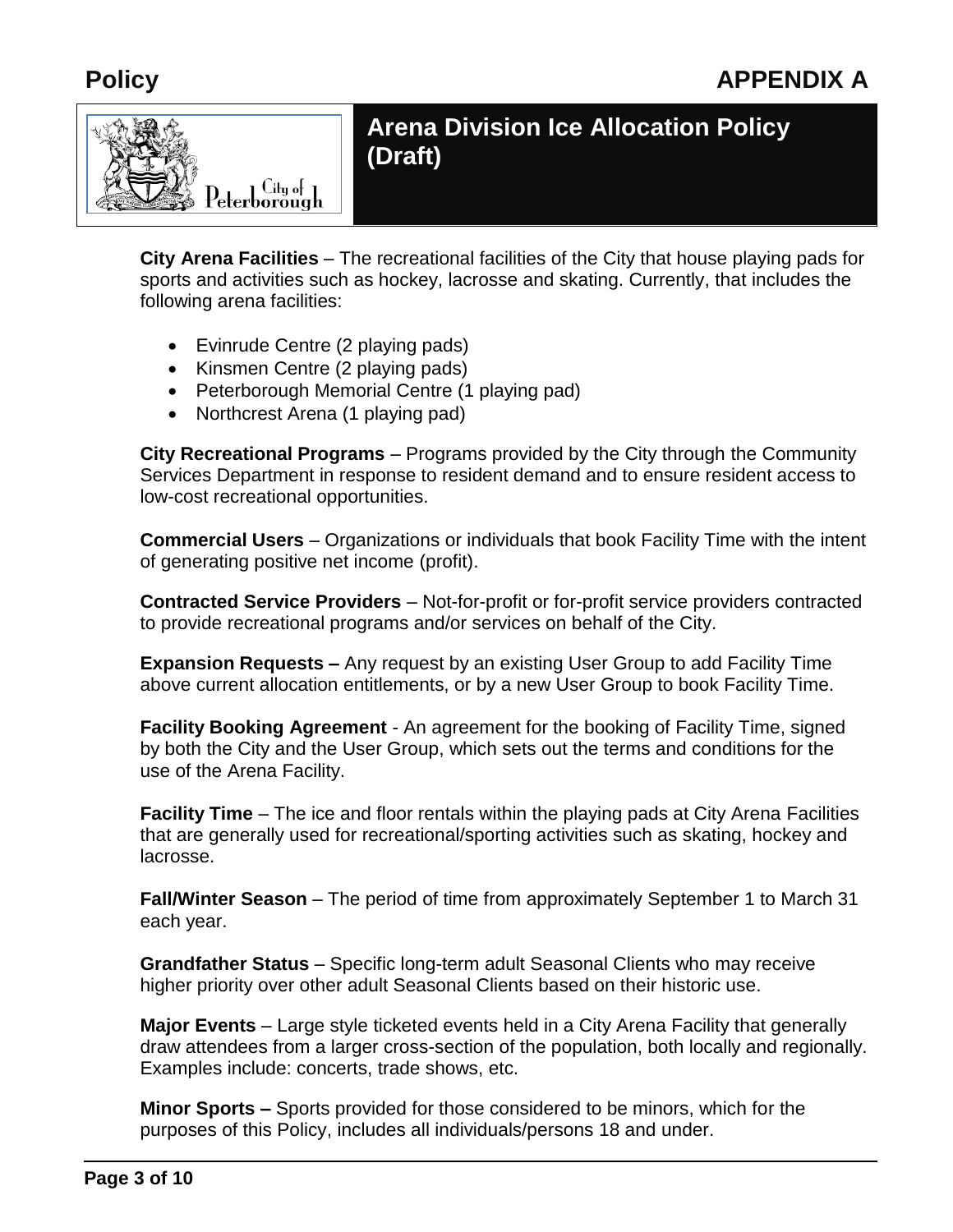

**Non-Prime Time –** The hours during which City Arena Facilities face the least amount of demand. Non-Prime Time hours are confirmed on an annual basis by the City Arena Division.

**Not-for-Profit Organization** – Organizations that provide services to improve or benefit a community, generating enough revenue to provide support for their organization with any money made going back into the organization to further its aims.

**Occasional Users** – Any individual or group that books Facility Time on an irregular or non-consistent basis and not for the full season.

**Order of Priority** – A listing, established in accordance with the Allocation Guiding Principles, that sets out the order in which Facility Time will be allocated across User Groups. Those at the top of the listing are assigned the highest priority for the allocation of Facility Time based on proven membership requirements. Those further down the list are assigned a lower priority for the allocation of Facility Time.

**Partner Forms and Information (PFI)** – The forms and information that a Partner Group must complete and submit annually to retain their status as a Partner Group, which includes the following:

- Standard of Play Chart or proven membership requirements (as requested by the City) including additional program requests (i.e. development, occasional)
- Previous Year's Membership Roster including registration information
- Organization's Authorized Representatives
- Certificate of General Liability Insurance
- Compliance with Allocation Time Frames

**Partner Groups** – User Groups that meet each of the Partner Group requirements set out below.

A Partner Group must:

- Be an established provider of quality recreational programs dedicated primarily to Minor Sports or Youth Group sporting activities
- Be the main provider of the particular activity in the City of Peterborough
- Consist primarily of City of Peterborough residents
- Be an incorporated Not-For-Profit organization
- Be affiliated with a national, provincial or regional sport organization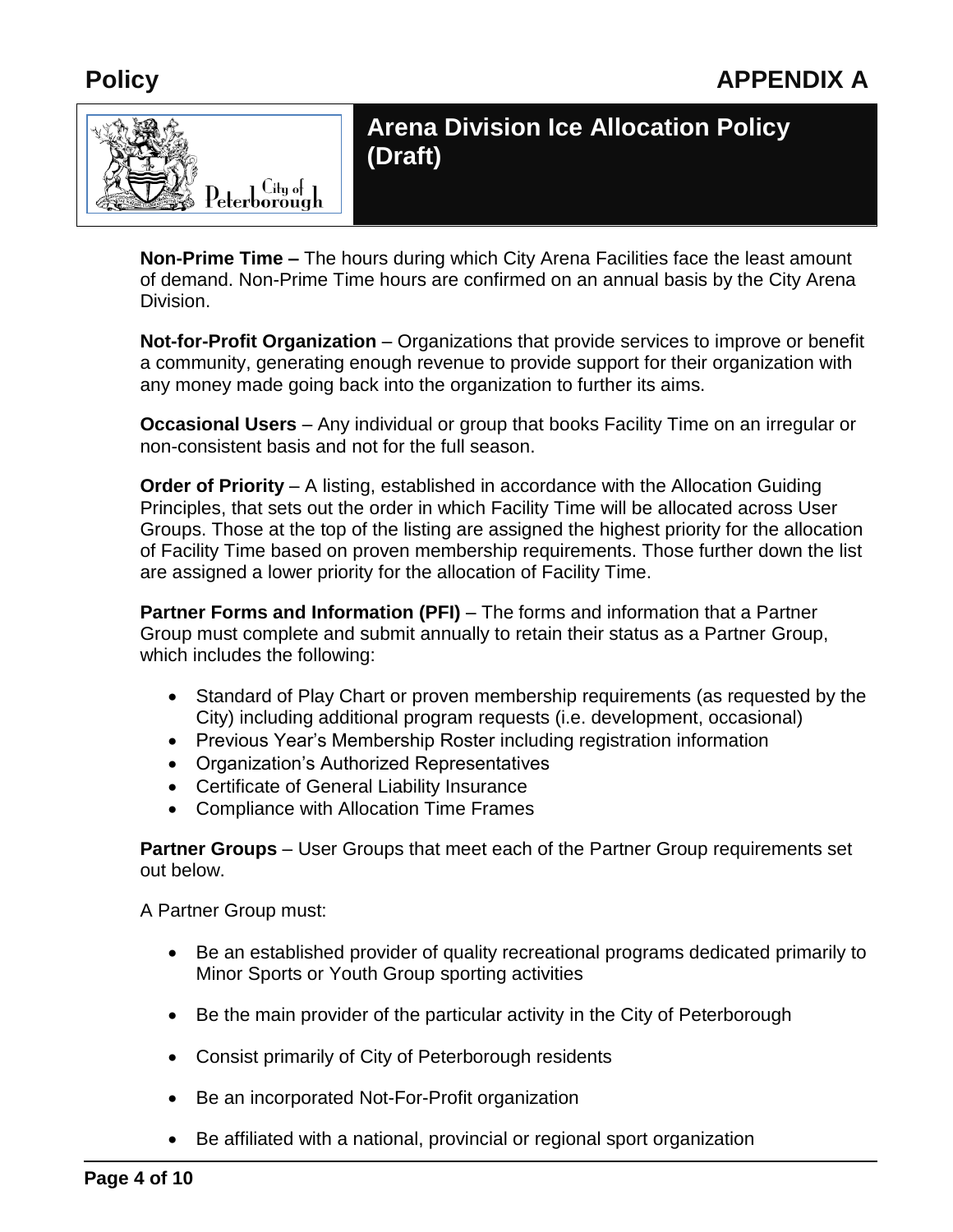

- Utilize Facility Time for the full season on a consistent basis (see Fall/Winter and Spring/Summer Season definitions)
- Provide the required Partner Forms and Information (PFI) on an annual basis in accordance with the required deadlines

**Prime Time** – The hours during which City Arena Facilities are in greatest demand. Prime Time hours are confirmed on an annual basis by the City Arena Division.

**Seasonal Clients** – User Groups that use a City Arena Facility on a weekly basis for an entire season. Examples include: men's or ladies' hockey, pick-up hockey groups etc.

**Special Events** – Any single event that is not regularly scheduled, such as figure skating carnivals and shows, exhibition hockey games, championships, etc.

**Spring/Summer Season** – The period of time from approximately April 1 to August 31 each year.

**Standard of Play Chart** – A document that requested User Groups must fill out that includes their membership details and levels of play and is used to determine future Facility Time allocation entitlements based on ice capacity calculations in a fair, equitable and transparent manner.

**Tournament** – A Tournament – Major or Tournament – Minor.

**Tournament – Major** – An officially sanctioned tournament that is for a minimum period of 2 days and utilizes a minimum of 6 ice pads. Major Tournaments may be eligible to be scheduled at the Peterborough Memorial Centre subject to availability and the Order of Priority.

**Tournament – Regular** – An officially sanctioned tournament that consists of 3 or more teams and that follows an interlocking schedule that leads to an eventual winner. Regular tournaments are only eligible to be scheduled at City Arena Facilities, other than the Peterborough Memorial Centre.

**User Groups** – Persons who book Facility Time at City Arena Facilities.

**Youth Group** – A User Group where 85% or more of the participants are 18 years of age or younger.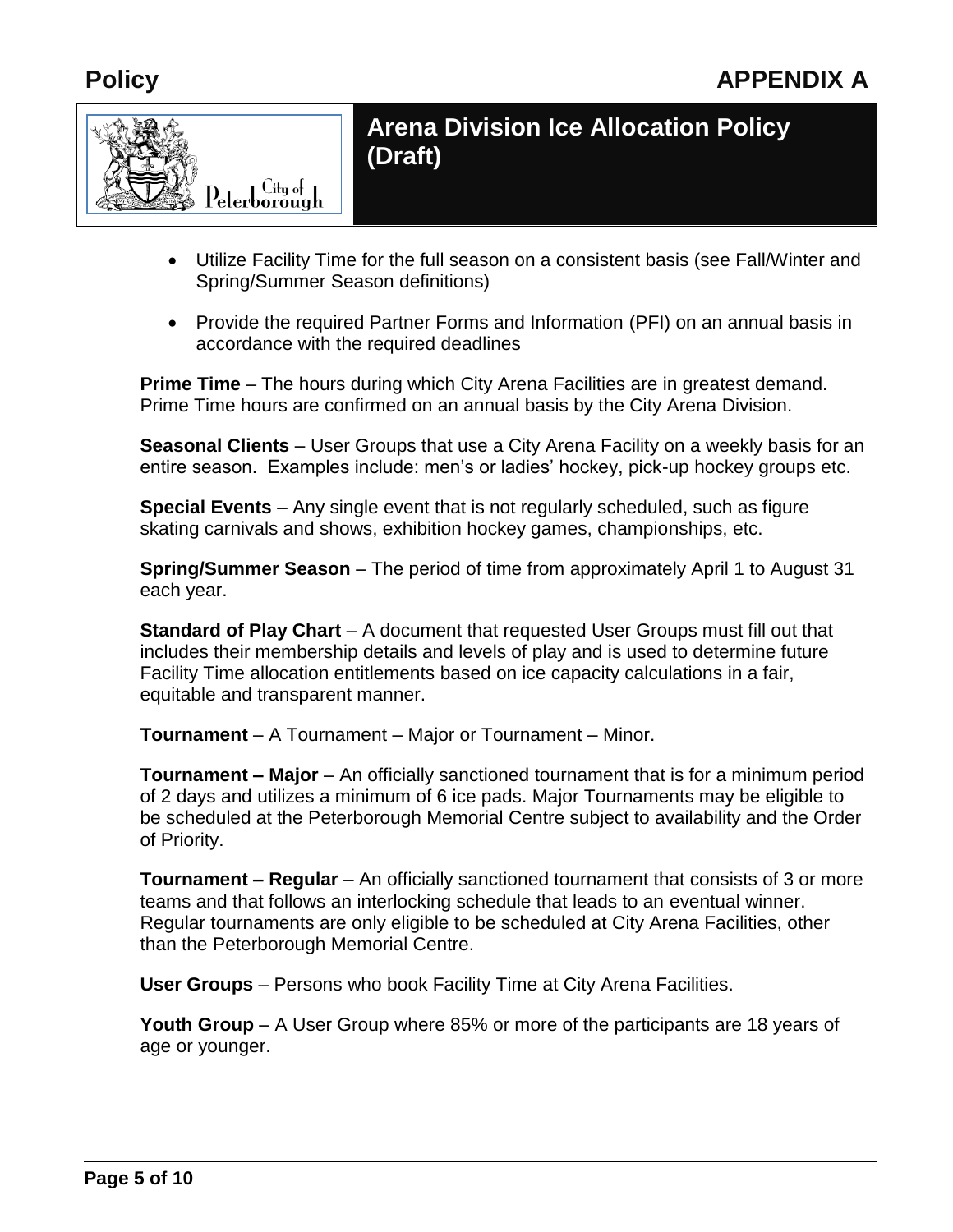

#### **4.0 Policy Statements**

- **4.1.** The City's Arena Division has the responsibility and authority to:
	- a) Manage the allocation and distribution of Facility Time in accordance with this Policy.
	- b) Develop and implement related procedures and guidelines to achieve the requirements of this Policy.
- **4.2** The allocation and distribution of Facility Time across all User Groups will be in accordance with the following Guiding Principles:
	- a) **Optimum Usage of Facility Time:** Ensure the effective management and programming of total available Facility Time within the jurisdiction of the City of Peterborough.
	- b) **Access and Equality:** Ensure fair and equitable access to Facility Time in terms of allocation as well as in the application of fees and charges.
	- c) **Youth Sport Development:** Ensure children and youth are a priority target and special consideration is given to accommodating children and youth activities and sport development.
	- d) **Diversity:** Provide options for a wide array of users and programs, both current and emerging.
	- e) **Partnerships:** Recognize the importance of partnerships with Minor Sport and community associations in the delivery of arena-based programs and services.
	- f) **Financial Sustainability:** Provide a transparent framework for fiscally responsible and financially sustainable City Arena Facility operations.
	- g) **Safety:** Ensure safety issues and the minimization of risk is considered when allocating and scheduling Facility Time to User Groups.

**Strategic Planning and Allocation of Facility Time:** Ensure a strategic approach to allocation planning and decision-making by considering the following: current and future demand and supply; shifting demographic and recreation trends; changing utilization patterns; community needs and priorities; and government directives.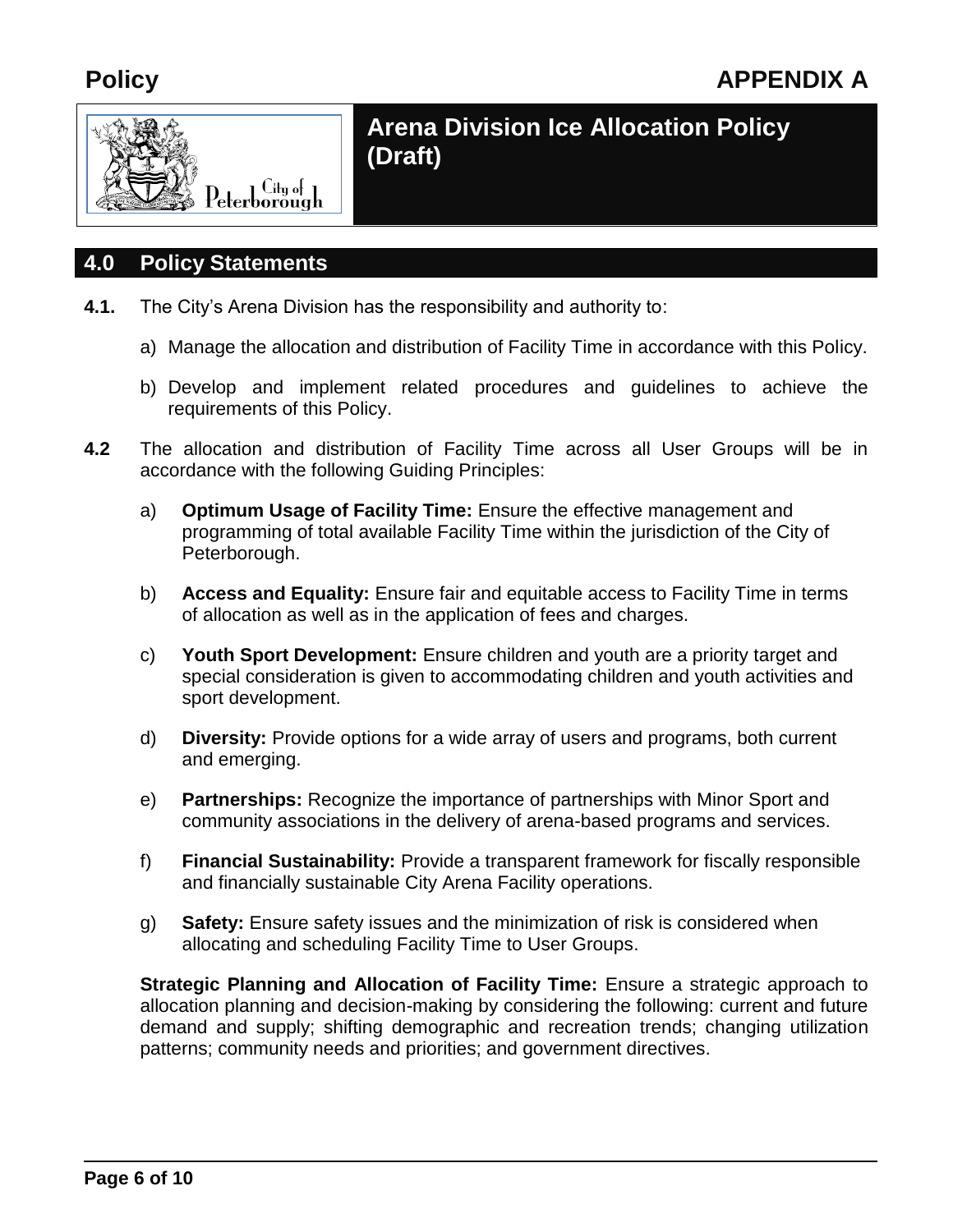

- **4.3** The following Order of Priority, and related Guidelines documents, will determine the allocation of Facility Time across all User Groups:
	- a) City recreational programs and/or those delivering a program or service on behalf of the City, which may include:
		- Partner Groups
		- Contracted Service Providers
	- b) Those covered under separate agreements with the City:
		- Peterborough Petes Limited
		- Peterborough Lakers Major Series Lacrosse Club
		- Maior Events
	- c) Tournaments and Special Events
	- d) Partner Groups (based on proven requirements including data related to current and prior year registrations and usage patterns)
	- e) Seasonal Clients
	- f) Board of Education (High School Hockey and School Ice)
	- g) Occasional Users and/or Commercial Users
	- h) Expansion Requests which may include:
		- Requests by new User Groups (for regular Facility Time, a new Tournament or Special Event)
		- Requests by Existing User Groups (for a new Tournament or Special Event)
		- Emerging sports/activities.
- **4.4** Compliance with all documentation requirements and season due dates as outlined in the Allocation Time Frames Chart will also be considered for the allocation and distribution of Facility Times. Once season due dates have passed, Allocation requests will be processed on a first-come, first-served basis subject to availability.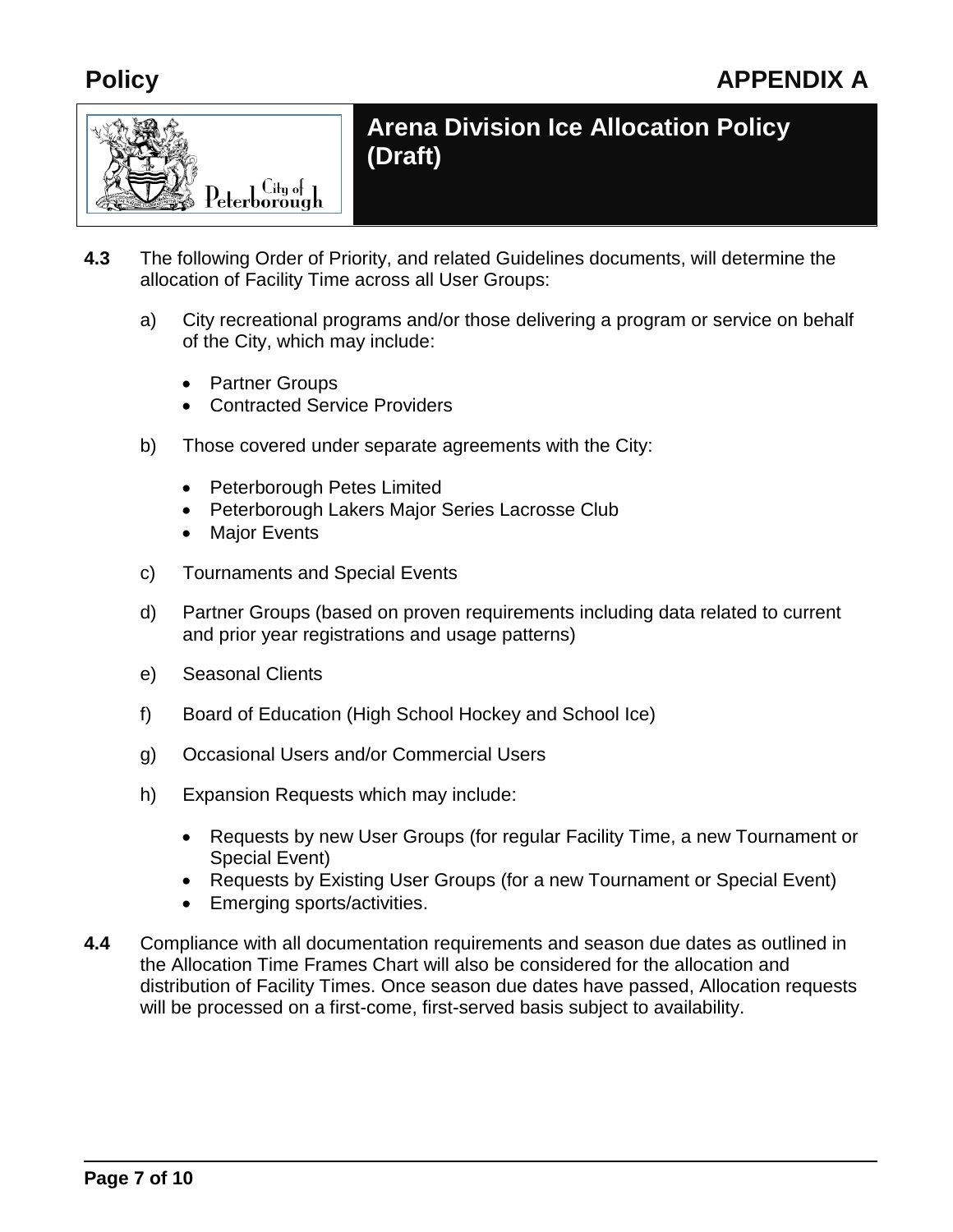

- **4.5** In accordance with the requirements and provisions of this Policy, the City Arena Division reserves the right to:
	- a) Define and confirm the information required for the annual Arena Operations Calendar
	- b) Reassign Facility Time or make adjustments to a User Group's allocation as required on a seasonal basis
	- c) Reasonably postpone, reschedule or cancel any permitted activity as deemed necessary and justified in the given circumstances
	- d) Cancel a Facility Booking Agreement or portion thereof, without notice, should there be a breach of the terms and conditions of use
	- e) Change the Facility Time allocated to Seasonal Clients with Grandfather Status
- **4.6** The City must be aware of and able to control the intended use of all permitted Facility Times within its City Arena Facilities.
	- a) Facility Time Exchanges may only occur in accordance with the Facility Time Exchanges Procedure and with advance notification to the City.
	- b) Cancellations may only occur in accordance with the Cancellations Procedure and are subject to approved fees and charges as outlined in the Procedure.
- **4.7** As additional Facility Time comes available, the City will manage Expansion Requests as outlined below.

Additional Facility Time will be allocated:

- a) First, to address any significant inequities between Partner Groups in the allocation of Facility Time.
- b) Second, to address emerging sport and/or recreation needs within the community where no such other opportunities exist.
- c) Third, in accordance with the Order of Priority set out under 4.3 of this Policy.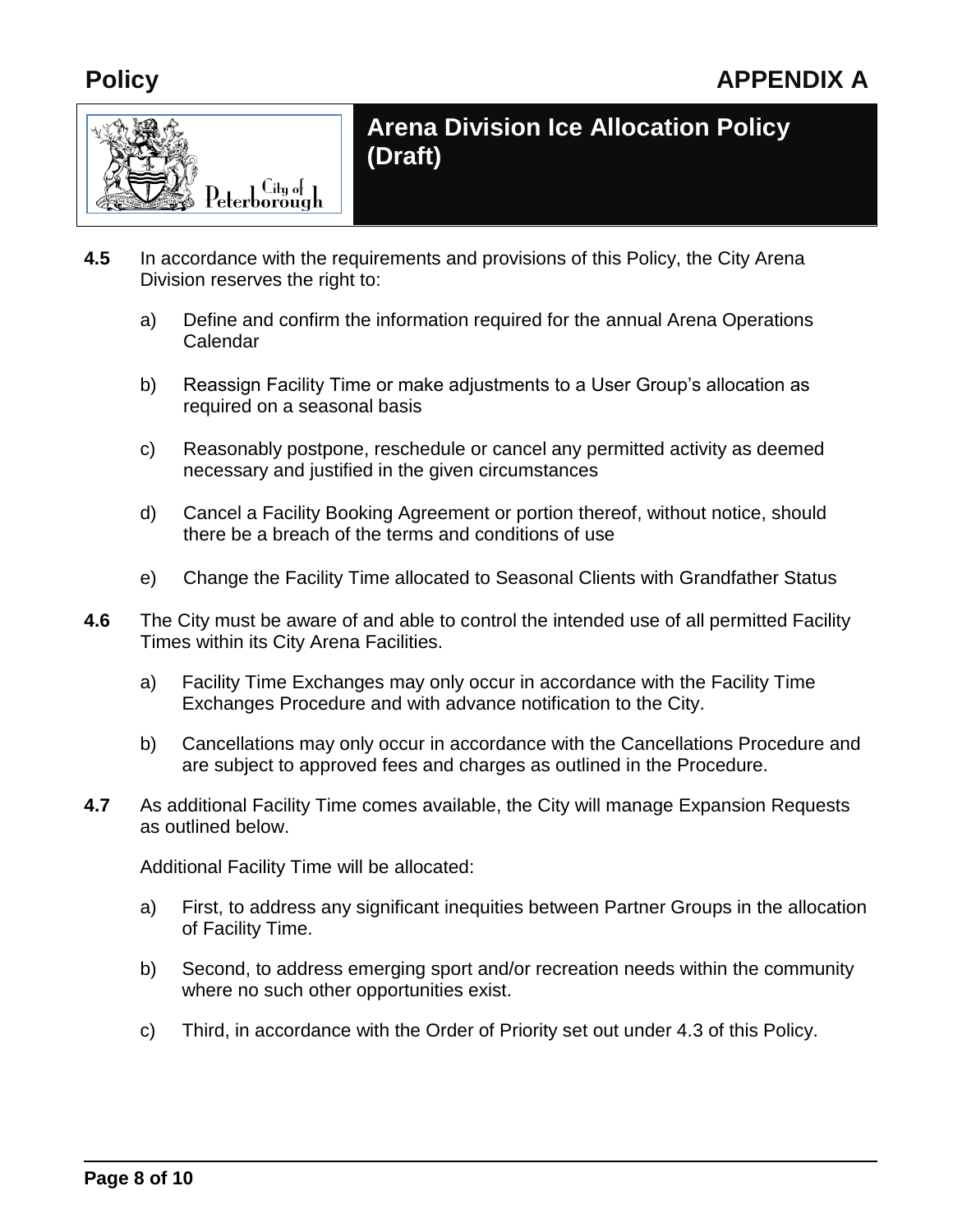

## **5.0 Appendix, Related Documents & Links**

Note: All references refer to the current version, as may be amended from time to time.

#### **5.1. Pertinent Resources:**

- Add content [www.peterborough.ca](file:///C:/Documents%20and%20Settings/jsheward/Local%20Settings/Temp/XPGrpWise/www.peterborough.ca)
- Add content [www.peterborough.ca](file:///C:/Documents%20and%20Settings/jsheward/Local%20Settings/Temp/XPGrpWise/www.peterborough.ca)

#### **5.2. Related Policies:**

Policy 0035, Sport, Recreation and Leisure Policy

#### **5.3. Related Procedures:**

- Cancellation of Facility Time Procedure (under development)
- Expansion or Reduction of User Groups Procedure (under development)
- Facility Booking Administrative Procedures (under development)
- Ice Exchange Between Partner Organizations
- New Organizations and Emerging Sports (under development)
- Partner Group Requirements Procedure (including Partner Forms and Information) (under development)
- Tournament Guidelines and Principles (under development)
- Tournament Requirements

#### **5.4. Related Forms:**

Tournament Vendor Request Form